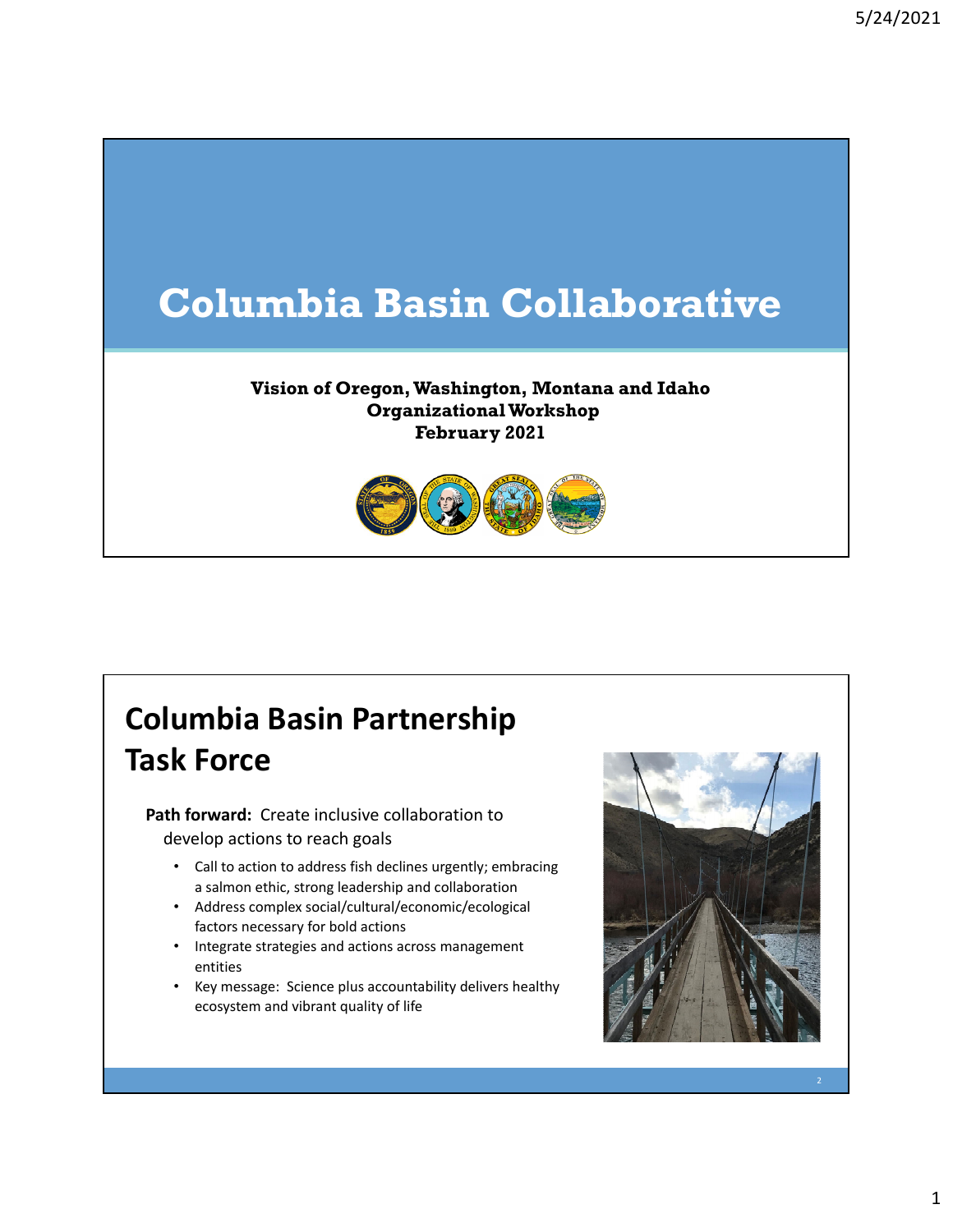### **Four State Agreement**



- Signed by WA, OR, ID, MT governors October 2020
- Acknowledges roles of Tribes, Stakeholders, and Federal Government
- Advances the CBP (Columbia Basin Partnership) qualitative and quantitative goals
- Commitment to establish a collaborative framework to advance goals
	- Holistic regional context to explore short and long‐term opportunities
	- Broad‐based participation
	- Accountable, transparent, science‐based
	- Uphold tribal rights
	- Support fisheries and river‐dependent economies
	- Support state clean energy goals and an efficient, reliable and affordable energy system

### **Letters to Governors**

June 23, 2020: Letter from a group of utilities, ports and NGOs encouraging state leadership to:

- Support development of comprehensive solution that recovers salmon and moves everyone forward together;
- Maintain their commitment to a collaborative process;
- Support dialogue among key stakeholders;
- Identify ways state government can help address problems and obstacles; and
- Encourage the support and engagement of congressional delegation.

#### Fall 2020 letters

- October 26, 2020: Letter from 28 environmental and fishery NGOs
- December 17, 2020: Letter from 18 environmental, fishery and clean energy NGOs
- December 23, 2020: Letter from 10 Northwest Utility General Managers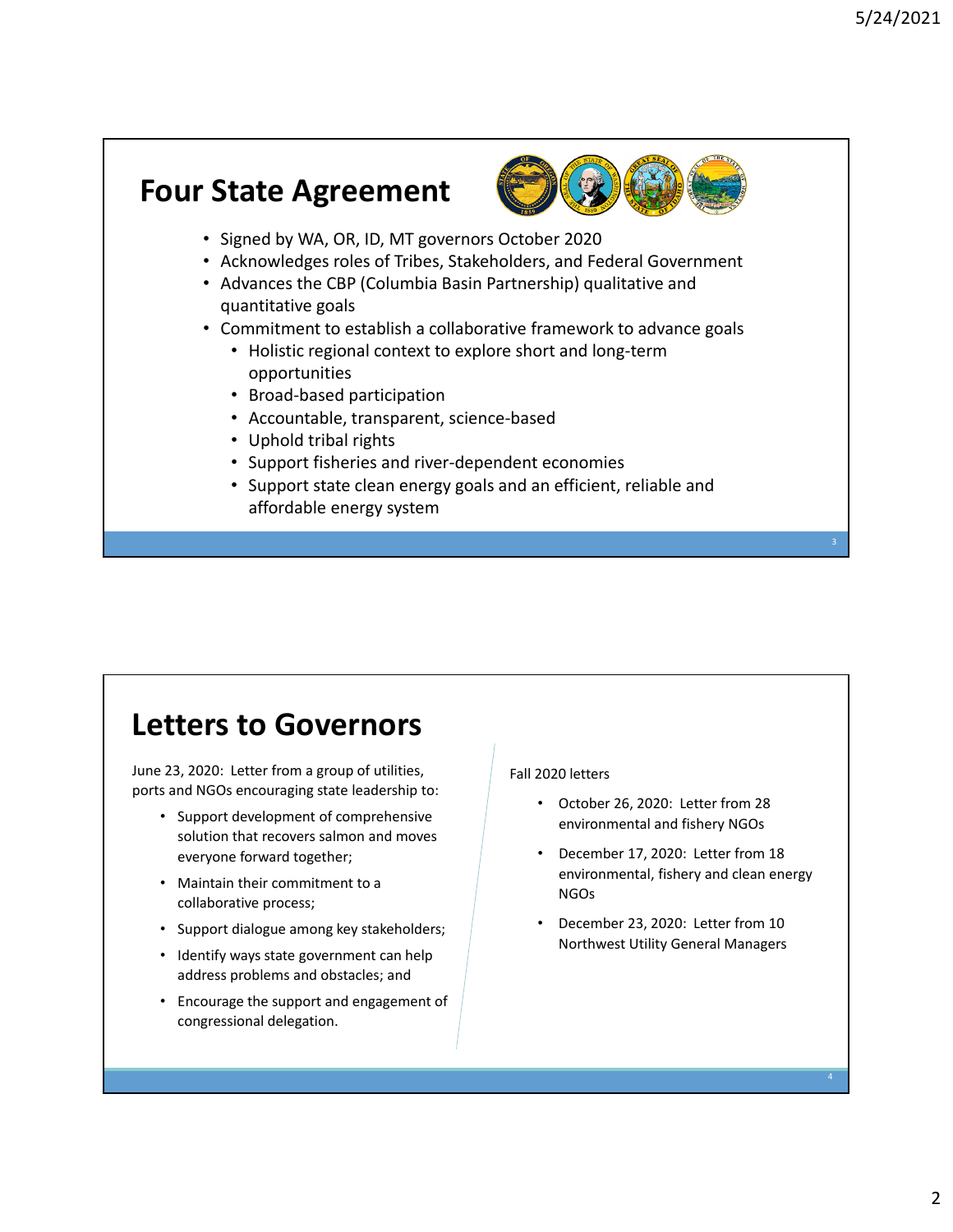